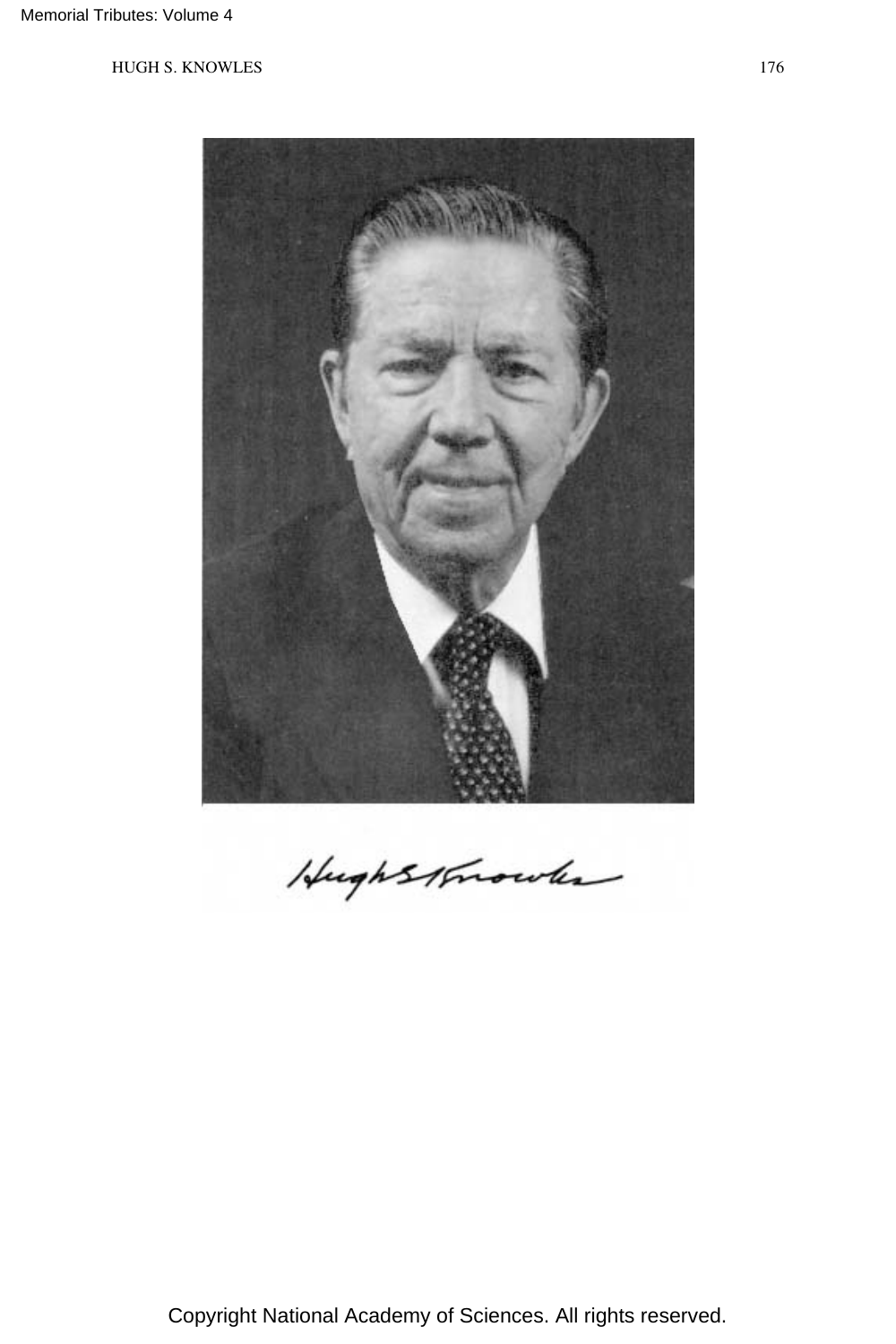# **Hugh S. Knowles**

#### 1904-1988

#### By Eugene F. Murphy

Hugh Shaler Knowles, physicist and consulting engineer famous for miniaturization of high-quality microphones and receivers, died in his sleep April 21, 1988, at the age of eighty-three. His work at Jensen Manufacturing Company contributed to early development of high-fidelity loudspeakers for indoor and outdoor use. He formed and headed until his death his own firms, notably Industrial Research Products, Inc. from 1946, and Knowles Electronics, Inc. from 1954, emphasizing successive reductions in size of high-quality transducers. He was active in national and international standardization, an officer and award recipient of professional societies, a wise adviser to government, and a generous supporter of basic and clinical research in hearing problems. He was widely admired for integrity and astute judgment.

Hugh Knowles was born in Hynes, Iowa, September 23, 1904, and spent much of his early years in Mexico, where his father was a mining engineer. His fluency in Spanish, French, and German was very useful in his business and standardization activities. After graduating at the age of fourteen from high school in San Antonio, Texas, he attended Alabama Polytechnic Institute in 1920 and 1921 and served as a radio operator on various ships from 1921 to 1924. By working as a department editor for *Popular Radio,* associate radio editor for the *New York Herald Tribune,* and receiving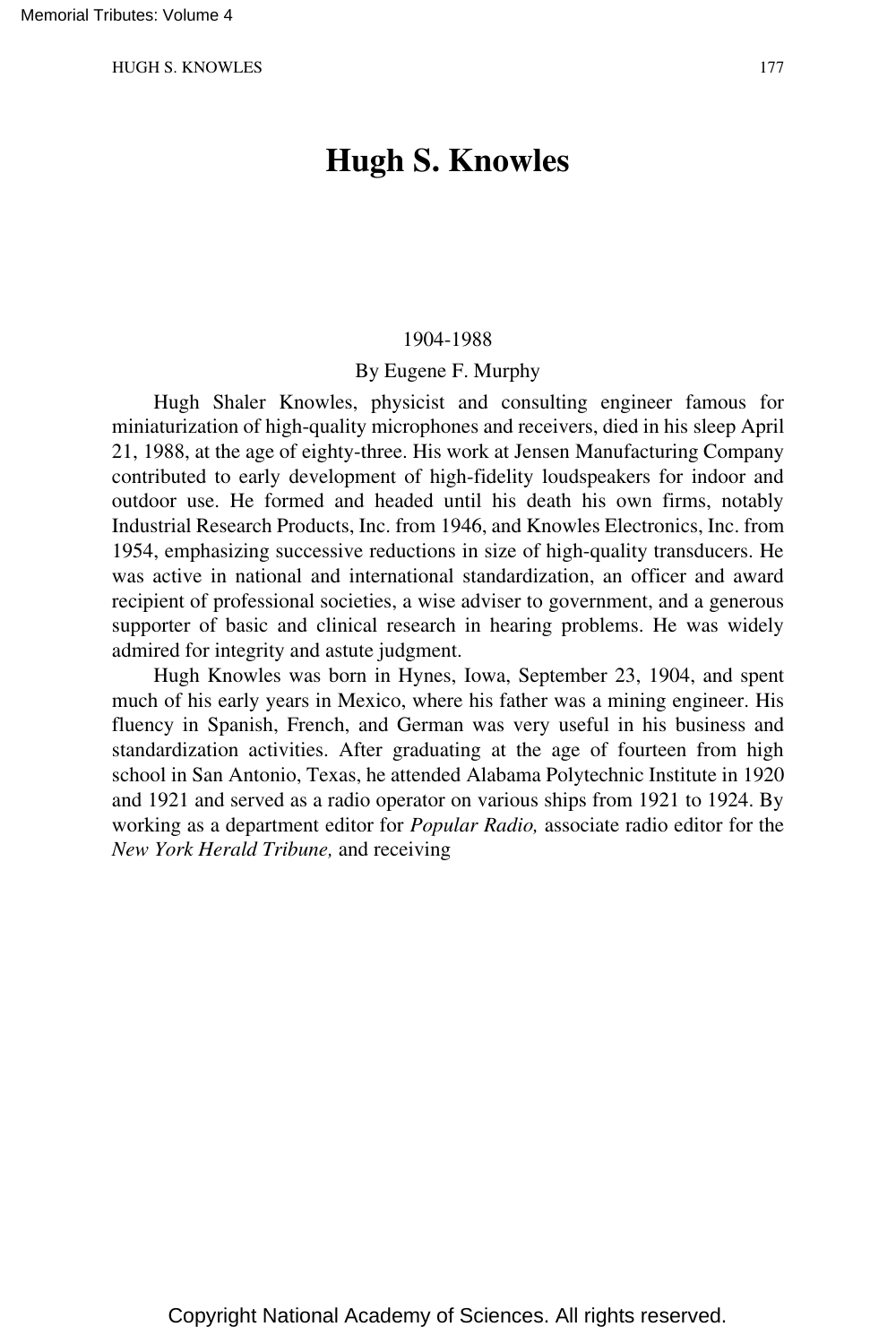a scholarship in radio engineering, he attended Columbia University, receiving an B.A. (professional option) in 1928. He married Josephine Knotts that year. He was a graduate student in physics at the University of Chicago from 1930 to 1934 and a lecturer in graduate physics there from 1935 to 1936. He received an honorary doctor of science degree from Northwestern University in 1982.

With a growing family in the depression years, Hugh began work as an engineer at Jensen in 1931, becoming chief engineer and vice-president, and remaining to 1950. He was credited with the first permanent-magnet moving-coil loudspeakers, two-and three-way speaker systems, and the ''bass reflex'' vented loudspeaker enclosure improving low-frequency response.

He started, part time, his own consulting engineering practice in 1936, considered himself a consulting engineer, and was a registered engineer in Illinois from the initiation of that program in 1947. Forming Industrial Research Products in 1946 for research and development on a variety of products, he served as its president and director of research. After serving for years as president of Knowles Electronics, specializing in manufacturing hearing aid transducers, he became chairman of its board as well, and then relinquished his presidential responsibilities shortly before his death. Similarly he was president or chairman of subsidiaries in England and Taiwan and of other interests in Illinois.

Knowles was elected to the National Academy of Engineering (NAE) in 1969. He had already served in 1950-1951 as a member of the Physical Science Division of the National Research Council.

Most of his advisory services, though, were directly to the government. During and shortly after World War II he worked on blast-resistant loudspeakers for Navy ships, bullhorns for aircraft carriers, and fuzes for artillery and antiaircraft shells. From 1948 to 1950 he chaired the acoustics panel of the U.S. Department of Defense Research and Development Board.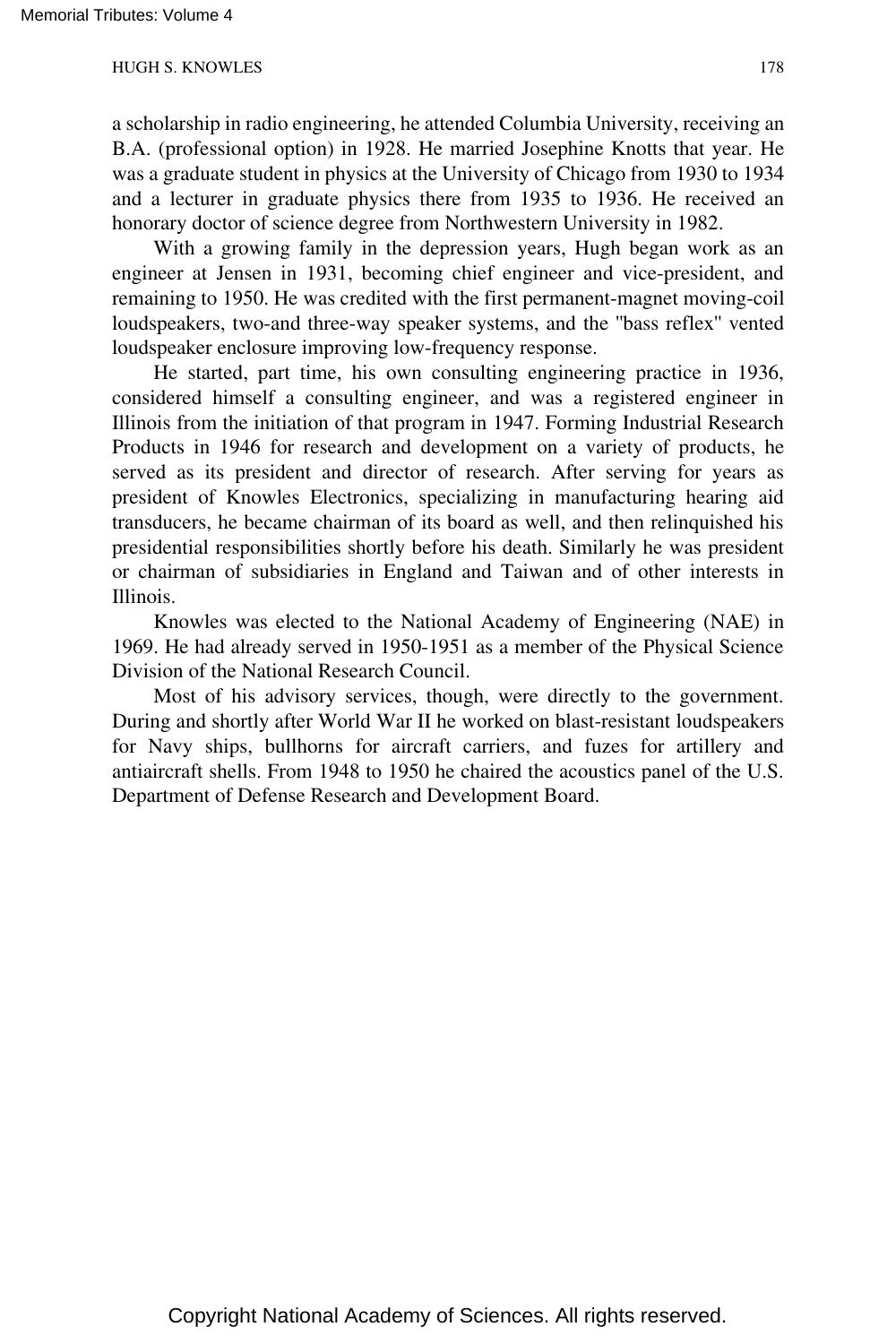His miniaturized microphones and receivers were used for lightweight headsets for astronauts, among many other applications. Knowles was proud that the National Aeronautics and Space Administration accepted his routinely stringent quality assurance. However, the Bolt Commission investigating the gap in President Nixon's tapes recorded in the Oval Office found a small hole in the President's desk leading to a plastic tube and a Knowles microphone so badly misapplied that it contributed to the poor a quality of the tapes!

His broad interest in fundamental as well as applied aspects of acoustics led Knowles to emphasize the need for better measurements of loudspeakers, of parameters of the human head at a range of frequencies in relation to bone conductor hearing aids, and of the acoustic impedance of the ear canal plugged by the receiver. He repeatedly urged more realistic methods of measuring hearing aid performance than the usual free-field tests of microphones and the conventional two-cubic centimeter coupler for the receivers.

To simulate use on an average person, he led development of KEMAR, or Knowles Electronics Manikin for Acoustic Research, a full-size head and upper torso with choice of one or two Zwislocki couplers mounted at the eardrum position(s). Nearly three hundred copies are used in many laboratories here and abroad in hearing aid and other studies.

Knowles was particularly pleased that he had contributed to the development of high-quality head-mounted hearing aids, marked improvements over the multipiece body-worn aids still routinely used after World War II. These earlier aids benefited from the printed circuits developed for proximity fuzes, and by 1953 from early transistors, which replaced the large "peanut" vacuum tubes that required more energy and both A and B batteries (usually in a separate pack). However, the users still carried them in a shirt pocket or special undergarment with a cord to the earphone.

Knowles mounted his small microphone and receiver, with impedances compatible with transistors and a transistorized printed circuit, in a thickened eyeglass temple with a short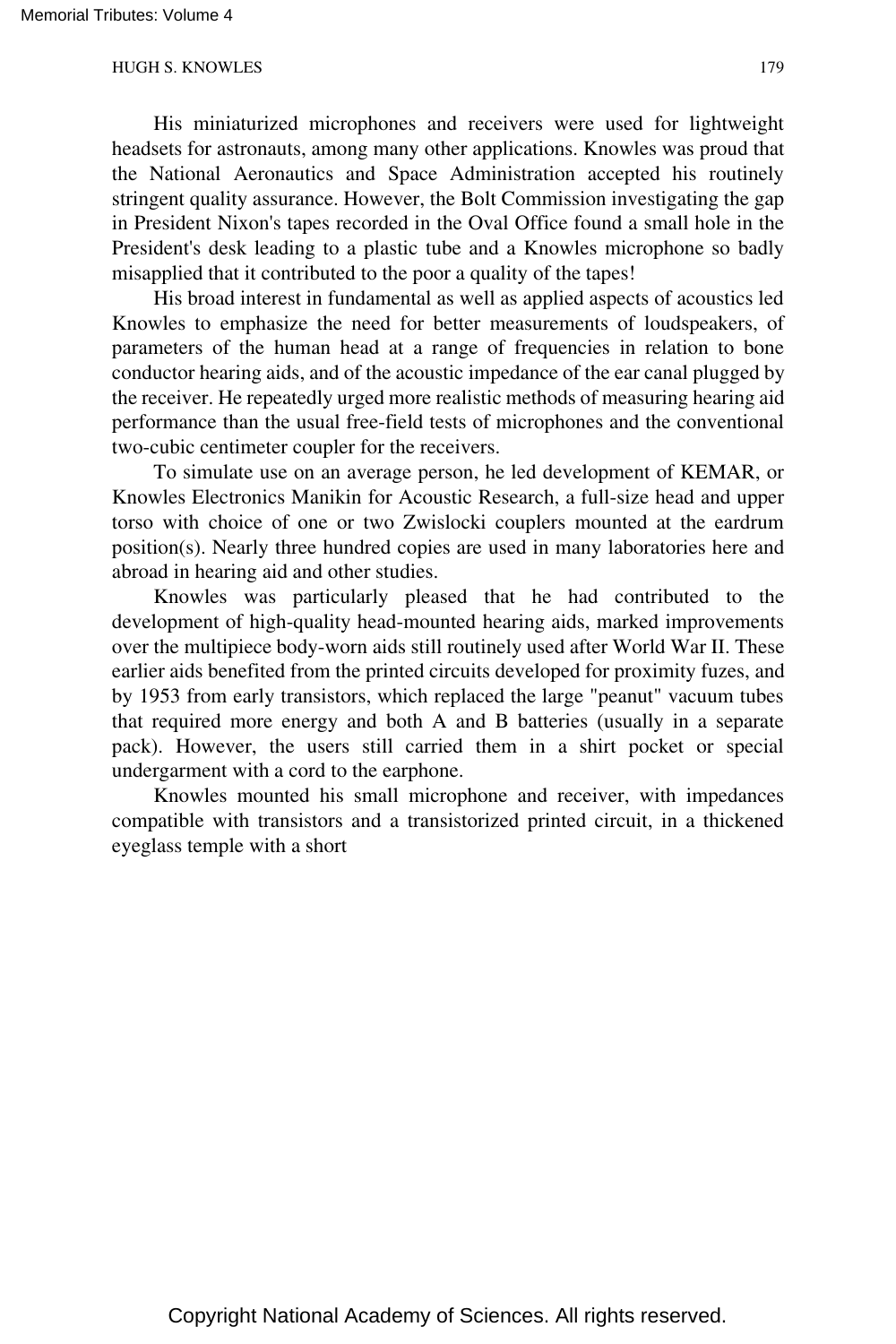plastic tube leading to an earmold. This arrangement immediately removed dangling cords, cord breakage, and noise from clothing brushing over a microphone. Many patients wore two aids, over-coming the shadowing of sounds from the opposite side of the head, and localizing sound sources more rapidly. Aids were then mounted behind the ear, in the ear, and finally completely inside the ear canal—thus achieving an old goal.

Knowles did not attempt to manufacture or market hearing aids. Because his transducers were used by nearly all American manufacturers and some abroad, he was in constant touch with the entire industry and aware of its trends. Although he did not publicize this role, he was a very valuable member of the Veterans Administration's advisory committee on hearing aids performance. With his scrupulous integrity, he never betrayed commercial secrets. He provided selfless, impartial, and invaluable insights; broad knowledge of acoustics and of hearing aid measurements; and precise wording of controversial issues.

While at Jensen, Knowles was a member and eventually president of the Radio Engineers Club of Chicago, practically an honorary society of chief engineers. He was a fellow, president, honorary member, and Gold Medal recipient of the Audio Engineering Society; a fellow, president, and Silver Medal recipient in engineering acoustics of the Acoustical Society of America; a fellow and national chairman of the Institute of Radio Engineers (IRE) audio group (predecessor of the present Acoustics, Speech, and Signal Processing Society of the Institute of Electrical and Electronics Engineers); and a member of the IRE board of editors for fifteen years. He was the first American to receive the Alexander Graham Bell Award of the Hearing Aid Society of Germany. Though considering himself an engineer, he was a member of the governing board of the American Institute of Physics and of its executive committee.

Hugh Knowles had a long and distinguished service in standards, starting as chairman of an Acoustical Society of America Electroacoustics Committee from 1938 to 1941.